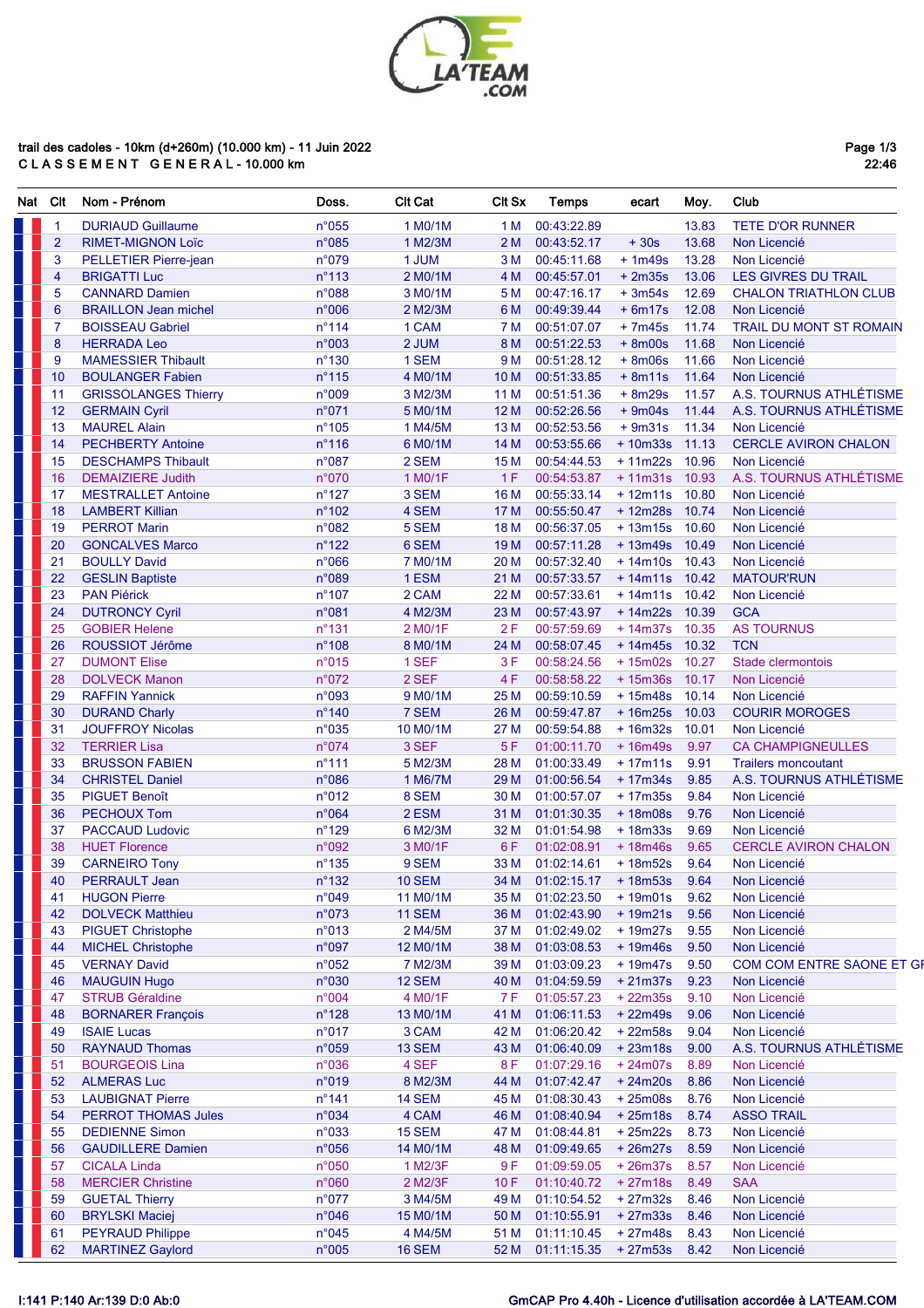

## trail des cadoles - 10km (d+260m) (10.000 km) - 11 Juin 2022<br>C L A S S E M E N T G E N E R A L - 10.000 km

Page 2/3<br>22:46

| Nat | Clt | Nom - Prénom                  | Doss.           | <b>CIt Cat</b> | <b>CIt Sx</b> | <b>Temps</b> | ecart     | Moy. | Club                             |
|-----|-----|-------------------------------|-----------------|----------------|---------------|--------------|-----------|------|----------------------------------|
|     | 63  | <b>NESME Patrick</b>          | $n^{\circ}$ 126 | 16 M0/1M       | 53 M          | 01:11:39.61  | $+28m17s$ | 8.37 | Non Licencié                     |
|     | 64  | <b>ROBLIN Emilie</b>          | n°010           | 5 M0/1F        | 11F           | 01:11:49.68  | +28m27s   | 8.35 | Non Licencié                     |
|     | 65  | <b>JOLY Simon</b>             | $n^{\circ}$ 112 | 17 SEM         | 54 M          | 01:11:54.29  | $+28m32s$ | 8.34 | A.S. TOURNUS ATHLÉTISME          |
|     | 66  | <b>FICHOT Sandra</b>          | $n^{\circ}$ 104 | 6 M0/1F        | 12F           | 01:12:15.01  | $+28m53s$ | 8.30 | <b>RUN IN POINT DE VAUX</b>      |
|     | 67  | <b>PERRIAU Eddy</b>           | $n^{\circ}$ 136 | 17 M0/1M       | 55 M          | 01:12:19.41  | $+28m57s$ | 8.30 | Non Licencié                     |
|     | 68  | <b>CRETIN Cyril</b>           | $n^{\circ}$ 134 | 9 M2/3M        | 56 M          | 01:12:21.33  | +28m59s   | 8.29 | Non Licencié                     |
|     | 69  | <b>TOUTANT Karine</b>         | $n^{\circ}$ 100 | 7 M0/1F        | 13F           | 01:12:31.03  | +29m09s   | 8.27 | Non Licencié                     |
|     | 70  | <b>PERRAULT Pierre-yves</b>   | n°075           | 5 M4/5M        | 57 M          | 01:12:57.87  | $+29m35s$ | 8.22 | Non Licencié                     |
|     | 71  | <b>BADEY Jean-roger</b>       | n°018           | 10 M2/3M       | 58 M          | 01:13:02.48  | $+29m40s$ | 8.21 | <b>ANNONAY JOGGING CLUB</b>      |
|     | 72  | <b>BLANCHOT Claude</b>        | $n^{\circ}$ 119 | 6 M4/5M        | 59 M          | 01:13:23.07  | $+30m01s$ | 8.18 | Non Licencié                     |
|     | 73  | <b>GONNOD Amélie</b>          | n°062           | 1 CAF          | 14 F          | 01:13:32.65  | $+30m10s$ | 8.16 | <b>FREE RUN CUISEAUX</b>         |
|     | 74  | <b>BIJOUX Esther</b>          | $n^{\circ}$ 137 | 8 M0/1F        | 15F           | 01:13:34.51  | $+30m12s$ | 8.15 | <b>ASSO TRAIL TOURNUS</b>        |
|     | 75  | <b>ROUX Paul</b>              | n°076           | 1 M8/9M        | 60 M          | 01:14:14.20  | $+30m52s$ | 8.08 | Non Licencié                     |
|     | 76  | <b>JOUSSIER SYLVIE</b>        | n°054           | 1 M4/5F        | 16F           | 01:14:25.12  | $+31m03s$ | 8.06 | <b>ENTENTE CHALONNAISE ATHLI</b> |
|     | 77  | <b>LENGYEL Andras</b>         | n°047           | 3 JUM          | 61 M          | 01:14:52.12  | $+31m30s$ | 8.01 | Non Licencié                     |
|     | 78  | <b>MEHUYS Laura</b>           | n°051           | 5 SEF          | 17F           | 01:15:06.98  | $+31m45s$ | 7.99 | Non Licencié                     |
|     | 79  | <b>CREUZENET Yves</b>         | n°042           | 11 M2/3M       | 62 M          | 01:15:47.44  | $+32m25s$ | 7.92 | Non Licencié                     |
|     | 80  | <b>THIRARD Elodie</b>         | $n^{\circ}$ 106 | 2 CAF          | <b>18F</b>    | 01:15:49.69  | $+32m27s$ | 7.91 | Non Licencié                     |
|     | 81  | <b>CASADEI Nancy</b>          | n°016           | 9 M0/1F        | 19F           | 01:15:59.31  | $+32m37s$ | 7.90 | Non Licencié                     |
|     | 82  | <b>WITKOWSKI Alice</b>        | n°048           | 6 SEF          | 20F           | 01:16:11.58  | $+32m49s$ | 7.87 | Non Licencié                     |
|     | 83  | <b>CHAPUIS Pierre</b>         | n°008           | 5 CAM          | 63 M          | 01:16:20.27  | $+32m58s$ | 7.86 | <b>ASSO TRAIL</b>                |
|     | 84  | <b>ROCHET Annie</b>           | $n^{\circ}$ 110 | 2 M4/5F        | 21F           | 01:16:29.28  | $+33m07s$ | 7.84 | Non Licencié                     |
|     | 85  | <b>PRIET Stephanie</b>        | n°096           | 3 M2/3F        | 22F           | 01:17:08.05  | $+33m46s$ | 7.78 | Non Licencié                     |
|     | 86  | <b>VIDET Anaïs</b>            | n°032           | 7 SEF          | 23F           | 01:17:25.97  | $+34m04s$ | 7.75 | Non Licencié                     |
|     | 87  | <b>PRUDENT Gérard</b>         | n°067           | 2 M6/7M        | 64 M          | 01:17:27.03  | $+34m05s$ | 7.75 | <b>ECA</b>                       |
|     | 88  | <b>BADOU Damien</b>           | n°058           | 18 M0/1M       | 65 M          | 01:17:27.52  | $+34m05s$ | 7.75 | Non Licencié                     |
|     | 89  | <b>FURGALA Hélène</b>         | n°044           | 10 M0/1F       | 24 F          | 01:17:27.94  | $+34m05s$ | 7.75 | Non Licencié                     |
|     | 90  | <b>MONNOT Mélanie</b>         | $n^{\circ}$ 109 | 11 M0/1F       | 25F           | 01:17:38.08  | $+34m16s$ | 7.73 | Non Licencié                     |
|     | 91  | <b>GUDEFIN Sandra</b>         | n°011           | 4 M2/3F        | 26 F          | 01:17:41.90  | $+34m19s$ | 7.72 | Non Licencié                     |
|     | 92  | <b>CLAIRE Chapuis</b>         | n°007           | 5 M2/3F        | 27F           | 01:17:42.70  | $+34m20s$ | 7.72 | <b>ASSO TRAIL</b>                |
|     | 93  | <b>RUDOLPH Brigitte</b>       | n°084           | 3 M4/5F        | 28 F          | 01:18:10.15  | $+34m48s$ | 7.68 | <b>PAS DE CLUB</b>               |
|     | 94  | <b>HÉVIN Océane</b>           | n°078           | 1 ESF          | 29F           | 01:18:54.54  | $+35m32s$ | 7.60 | Non Licencié                     |
|     | 95  | <b>SABRE Christine</b>        | n°053           | 4 M4/5F        | 30 F          | 01:19:22.21  | $+36m00s$ | 7.56 | Non Licencié                     |
|     | 96  | <b>HERROUCH Layla</b>         | n°043           | 12 M0/1F       | 31 F          | 01:19:27.22  | $+36m05s$ | 7.55 | <b>LE CRUZITRAIL</b>             |
|     | 97  | <b>CROZE Florence</b>         | n°002           | 6 M2/3F        | 32 F          | 01:19:29.69  | $+36m07s$ | 7.55 | Non Licencié                     |
|     | 98  | <b>CROISIER Marie</b>         | n°083           | 8 SEF          | 33 F          | 01:20:56.14  | $+37m34s$ | 7.41 | Non Licencié                     |
|     | 99  | <b>HEVIN Joel</b>             | n°095           | 7 M4/5M        | 66 M          | 01:21:46.52  | $+38m24s$ | 7.34 | Non Licencié                     |
|     | 100 | <b>NESME Didier</b>           | $n^{\circ}$ 118 | 18 SEM         | 67 M          | 01:21:55.19  | $+38m33s$ | 7.32 | Non Licencié                     |
|     | 101 | <b>DANIEL Morgane</b>         | n°094           | 9 SEF          | 34 F          | 01:21:58.11  | $+38m36s$ | 7.32 | Non Licencié                     |
|     | 102 | <b>POUSSY Eline</b>           | n°041           | <b>10 SEF</b>  | 35F           | 01:22:02.25  | $+38m40s$ | 7.31 | Non Licencié                     |
|     | 103 | <b>GUTIERREZ-ORTEGA Julie</b> | n°069           | 13 M0/1F       | 36 F          | 01:23:44.42  | $+40m22s$ | 7.16 | Non Licencié                     |
|     | 104 | <b>VAN MAELE Nicolas</b>      | n°068           | 19 M0/1M       | 68 M          | 01:23:45.32  | $+40m23s$ | 7.16 | Non Licencié                     |
|     | 105 | <b>VERNAY Magali</b>          | n°061           | 7 M2/3F        | 37 F          | 01:23:45.43  | $+40m23s$ | 7.16 | Non Licencié                     |
|     | 106 | <b>BONTEMPS Anne-laure</b>    | n°031           | 14 M0/1F       | 38 F          | 01:24:21.24  | +40m59s   | 7.11 | Non Licencié                     |
|     | 107 | <b>PIEAU Sylvie</b>           | $n^{\circ}$ 101 | 5 M4/5F        | 39 F          | 01:25:48.82  | $+42m26s$ | 6.99 | A.S. TOURNUS ATHLÉTISME          |
|     | 108 | <b>MELOT Magalie</b>          | n°099           | 8 M2/3F        | 40 F          | 01:26:01.25  | +42m39s   | 6.98 | <b>NOFUN NORUN</b>               |
|     | 109 | <b>MELOT Olivier</b>          | n°098           | 12 M2/3M       | 69 M          | 01:26:04.52  | $+42m42s$ | 6.97 | <b>NOFUN NORUN</b>               |
|     | 110 | <b>PEGORARO Emilie</b>        | n°090           | 15 M0/1F       | 41 F          | 01:26:36.28  | $+43m14s$ | 6.93 | 1000 PATTES MACON                |
|     | 111 | <b>DASSONVILLE Sylvestre</b>  | $n^{\circ}$ 139 | 8 M4/5M        | 70 M          | 01:27:28.06  | $+44m06s$ | 6.86 | Non Licencié                     |
|     | 112 | <b>DEOLIVEIRA Americo</b>     | $n^{\circ}$ 138 | 9 M4/5M        | 71 M          | 01:27:28.43  | $+44m06s$ | 6.86 | Non Licencié                     |
|     | 113 | <b>ANCEL louis</b>            | n°037           | 6 CAM          | 72 M          | 01:28:05.70  | $+44m43s$ | 6.81 | Courir avec JOJO                 |
|     | 114 | <b>KOUBATI Ouahid</b>         | n°027           | 13 M2/3M       | 73 M          | 01:28:06.12  | $+44m44s$ | 6.81 | Courir avec JOJO                 |
|     | 115 | <b>ANCEL CATHERINE</b>        | n°038           | 9 M2/3F        | 42F           | 01:28:06.99  | $+44m45s$ | 6.81 | Courir avec JOJO                 |
|     | 116 | <b>VANNOT LAURENT</b>         | n°039           | 14 M2/3M       | 74 M          | 01:28:09.45  | $+44m47s$ | 6.81 | Courir avec JOJO                 |
|     | 117 | <b>DEMATHEY</b> nicolas       | n°028           | 20 M0/1M       | 75 M          | 01:28:10.95  | $+44m49s$ | 6.80 | Courir avec JOJO                 |
|     | 118 | <b>MOUREY gilles</b>          | n°025           | 10 M4/5M       | 76 M          | 01:28:12.40  | $+44m50s$ | 6.80 | Non Licencié                     |
|     | 119 | <b>ROY Jonathan</b>           | $n^{\circ}$ 125 | 21 M0/1M       | 77 M          | 01:28:12.90  | $+44m50s$ | 6.80 | courir avec jojo                 |
|     | 120 | <b>ANCEL Arnaud</b>           | n°023           | 15 M2/3M       | 78 M          | 01:28:15.86  | $+44m53s$ | 6.80 | Courir avec JOJO                 |
|     | 121 | <b>GROSMOUGIN Isabelle</b>    | n°021           | 16 M2/3M       | 79 M          | 01:28:15.88  | $+44m53s$ | 6.80 | Courir avec JOJO                 |
|     | 122 | <b>BILLE Gabin</b>            | $n^{\circ}$ 124 | 1 BEM          | 80 M          | 01:28:16.08  | $+44m54s$ | 6.80 | courir avec jojo                 |
|     | 123 | MOUREY GUILLAUME Stephanie    | n°022           | 10 M2/3F       | 43 F          | 01:28:16.12  | $+44m54s$ | 6.80 | Courir avec JOJO                 |
|     |     | <b>BERSOT Thierry</b>         | n°026           |                |               |              |           |      |                                  |
|     | 124 |                               |                 | 11 M4/5M       | 81 M          | 01:28:16.89  | $+44m54s$ | 6.80 | Courir avec JOJO                 |